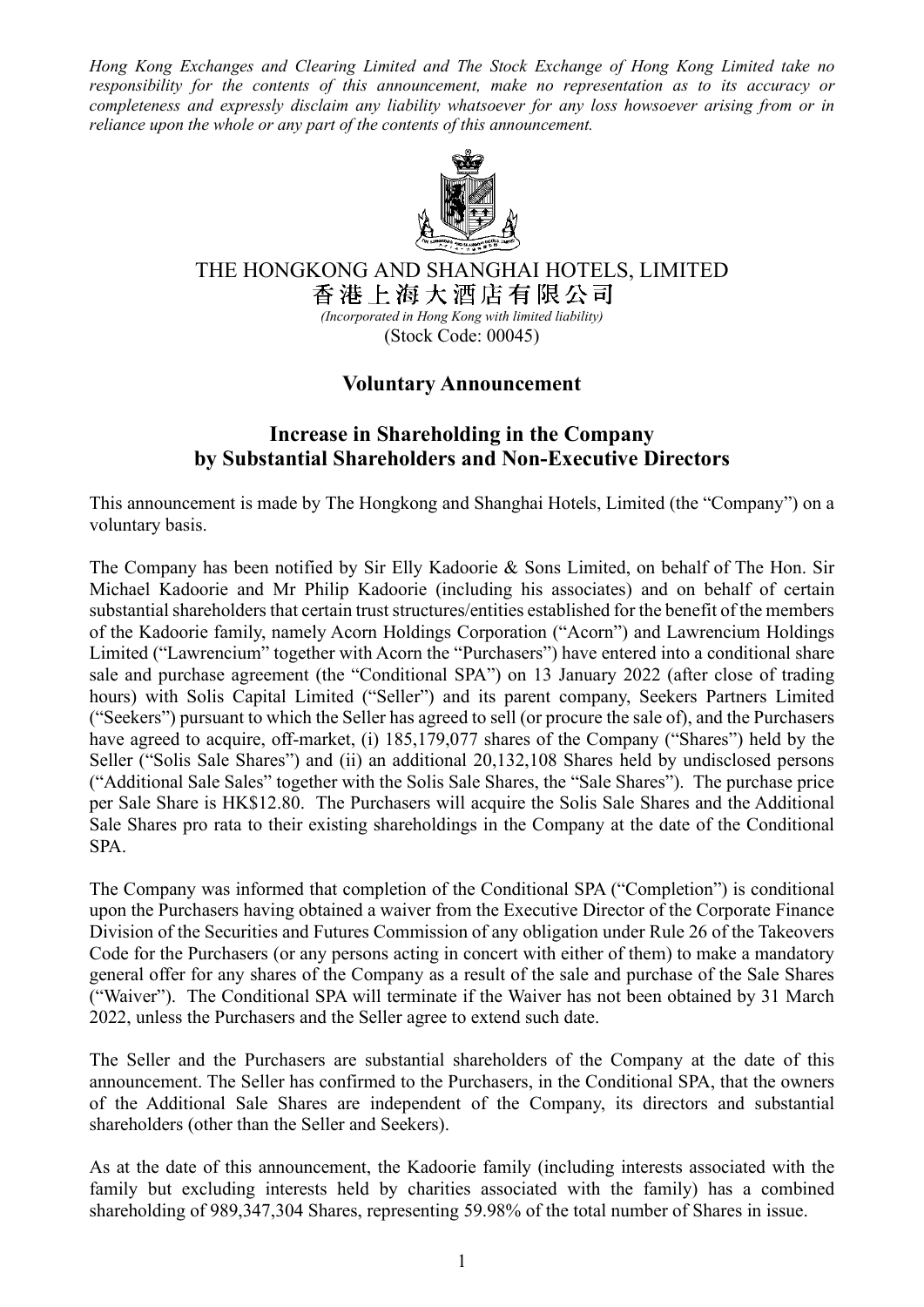Immediately after Completion, the Kadoorie family (including interests associated with the family but excluding interests held by charities associated with the family) will have a combined shareholding of 1,194,658,489 Shares, representing 72.43% of the total number of Shares in issue. The Seller will cease to have any Shares upon completion of the Conditional SPA.

The table in the appendix sets out the interests in Shares of the Purchasers, the Non-Executive Directors and the controlled corporation of the Seller as at the date of this announcement and immediately after Completion.

From publicly available information and within the knowledge of the Directors, the Company has maintained the required 25% public float after the Completion.

## **Shareholders and potential investors of the Company are advised to exercise caution when dealing in the securities in the Company.**

By order of the Board **Christobelle Liao** *Company Secretary*

Hong Kong, 14 January 2022

As at the date of this announcement, the Board of Directors of the Company comprises the following Directors:

*Non-Executive Chairman* The Hon. Sir Michael Kadoorie

| Non-Executive Deputy Chairman                 | <b>Non-Executive Directors</b>             |  |
|-----------------------------------------------|--------------------------------------------|--|
| <b>Andrew Clifford Winawer Brandler</b>       | William Elkin Mocatta                      |  |
|                                               | John Andrew Harry Leigh                    |  |
|                                               | Nicholas Timothy James Colfer              |  |
| <b>Executive Directors</b>                    | James Lindsay Lewis                        |  |
| Managing Director and Chief Executive Officer | Philip Lawrence Kadoorie                   |  |
| Clement King Man Kwok                         |                                            |  |
|                                               | <b>Independent Non-Executive Directors</b> |  |
|                                               | Dr the Hon. Sir David Kwok Po Li           |  |
| <b>Chief Operating Officer</b>                | Patrick Blackwell Paul                     |  |
| Peter Camille Borer                           | Pierre Roger Boppe                         |  |
|                                               | Dr William Kwok Lun Fung                   |  |
|                                               | Dr Rosanna Yick Ming Wong                  |  |
| Chief Financial Officer                       | Dr Kim Lesley Winser                       |  |
| Christopher Shih Ming Ip                      | Ada Koon Hang Tse                          |  |

*The Directors jointly and severally accept full responsibility for the accuracy of information contained in this announcement and confirm, having made all reasonable inquiries, that to the best of their knowledge, opinions expressed in this announcement have been arrived at after due and careful consideration and there are no other facts not contained in the announcement, the omission of which would make any statement herein misleading.*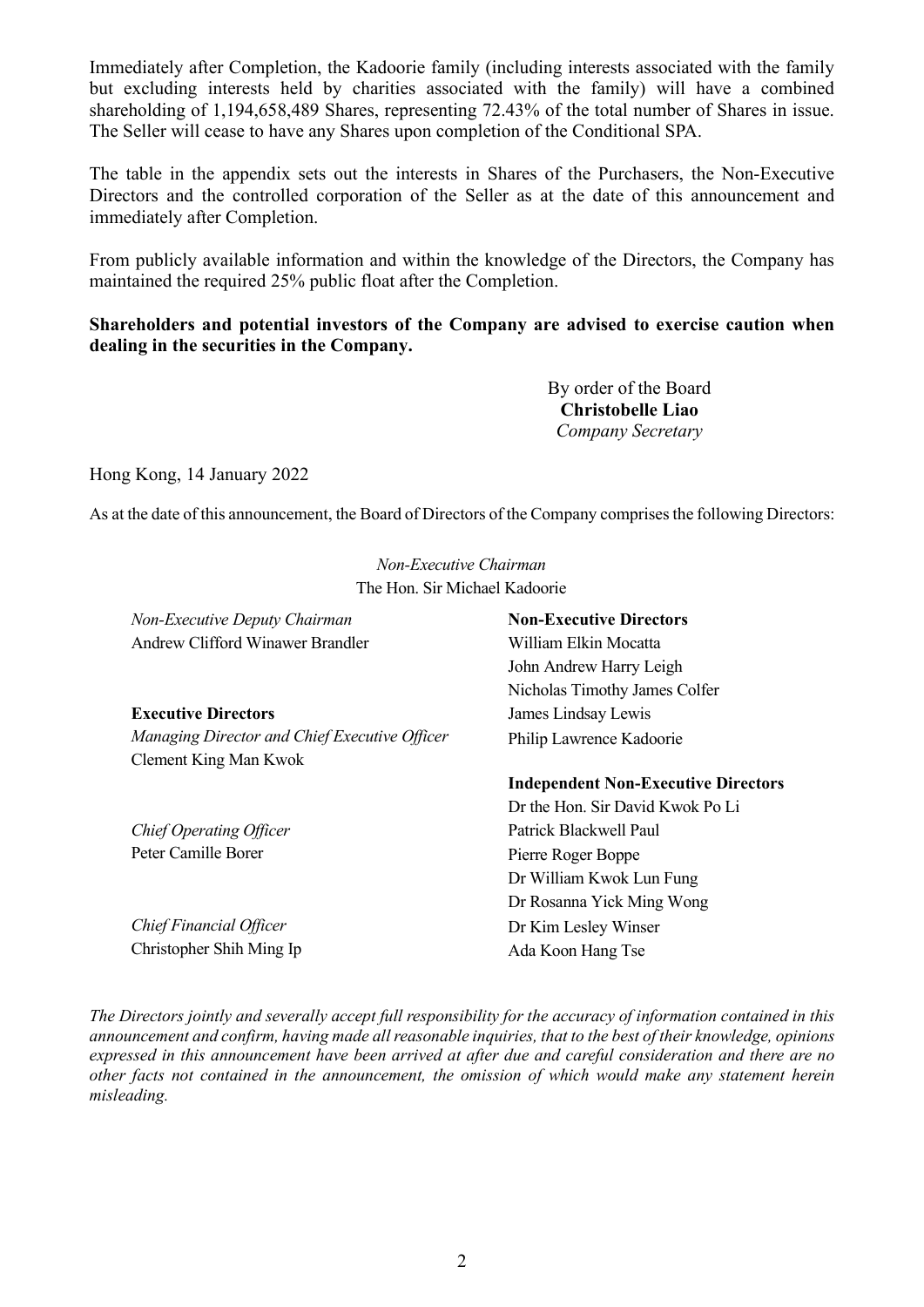| Name                                        | Capacity                                          | Number of shares<br>held in the Company<br>as at the date of this<br>announcement<br>$\frac{1}{2}$ of total number of<br>shares in issue of<br>the Company) | Number of shares<br>held in the Company<br>immediately after<br>Completion<br>(% of total number<br>of shares in issue of<br>the Company) |
|---------------------------------------------|---------------------------------------------------|-------------------------------------------------------------------------------------------------------------------------------------------------------------|-------------------------------------------------------------------------------------------------------------------------------------------|
| The Hon. Sir Michael Kadoorie               | Note $(a)$                                        | 702,931,684<br>(42.62%)                                                                                                                                     | 848, 805, 369<br>$(51.46\%)$                                                                                                              |
| Mr John A.H. Leigh                          | Note $(b)$                                        | 85,220,232<br>(5.17%)                                                                                                                                       | 85,220,232<br>(5.17%)                                                                                                                     |
| Mr Philip L. Kadoorie                       | Note $(c)$                                        | 702,931,684<br>(42.62%)                                                                                                                                     | 848, 805, 369<br>$(51.46\%)$                                                                                                              |
| <b>Acorn Holdings Corporation</b>           | Beneficiary                                       | 201,195,388<br>$(12.20\%)$ <sup>(d)</sup>                                                                                                                   | 260,632,888<br>$(15.80\%)$ <sup>(d)</sup>                                                                                                 |
| Bermuda Trust Company<br>Limited            | Trustee/Interests of<br>controlled corporations   | 286,415,620<br>$(17.36\%)$ <sup>(d)</sup>                                                                                                                   | 345,853,120<br>$(20.97\%)$ <sup>(d)</sup>                                                                                                 |
| Guardian Limited                            | Beneficiary/Interest of<br>controlled corporation | 85,220,232<br>$(5.17\%)^{(h)}$                                                                                                                              | 85,220,232<br>$(5.17\%)^{(h)}$                                                                                                            |
| Harneys Trustees Limited                    | Interests of controlled<br>corporations           | 702,931,684<br>$(42.62\%)$ <sup>(f)</sup>                                                                                                                   | 848, 805, 369<br>$(51.46\%)$ <sup>(f)</sup>                                                                                               |
| Lawrencium Holdings Limited                 | Beneficiary                                       | 346,264,853<br>$(20.99\%)^{(e)}$                                                                                                                            | 492,138,538<br>$(29.84\%)$ <sup>(e)</sup>                                                                                                 |
| Lawrencium Mikado Holdings<br>Limited       | Beneficiary                                       | 356,666,831<br>$(21.62\%)^{(e)}$                                                                                                                            | 356,666,831<br>$(21.62\%)^{(e)}$                                                                                                          |
| The Magna Foundation                        | Beneficiary                                       | 356,666,831<br>$(21.62\%)^{(e)}$                                                                                                                            | 356,666,831<br>$(21.62\%)$ <sup>(e)</sup>                                                                                                 |
| The Mikado Private Trust<br>Company Limited | Trustee/Interests of<br>controlled corporations   | 702,931,684<br>$(42.62\%)$ <sup>(e)</sup>                                                                                                                   | 848,805,369<br>$(51.46\%)$ <sup>(e)</sup>                                                                                                 |
| The Oak Private Trust Company<br>Limited    | Trustee/Interests of<br>controlled corporations   | 85,220,232<br>$(5.17\%)$ <sup>(g)</sup>                                                                                                                     | 85,220,232<br>$(5.17\%)$ <sup>(g)</sup>                                                                                                   |
| Oak (Unit Trust) Holdings<br>Limited        | Trustee                                           | 85,220,232<br>$(5.17\%)$ <sup>(d)</sup>                                                                                                                     | 85,220,232<br>$(5.17\%)$ <sup>(d)</sup>                                                                                                   |
| Oak HSH Limited                             | Beneficiary                                       | 85,220,232<br>$(5.17\%)$ <sup>(g)</sup>                                                                                                                     | 85,220,232<br>$(5.17\%)$ <sup>(g)</sup>                                                                                                   |
| Mr Richard Parsons                          | Trustee                                           | 85,220,232<br>$(5.17\%)^{(h)}$                                                                                                                              | 85,220,232<br>$(5.17\%)^{(h)}$                                                                                                            |
| <b>Seekers Partners Limited</b>             | Interest of controlled<br>corporation             | 185, 179, 077<br>(11.23%)                                                                                                                                   |                                                                                                                                           |

## **Appendix**